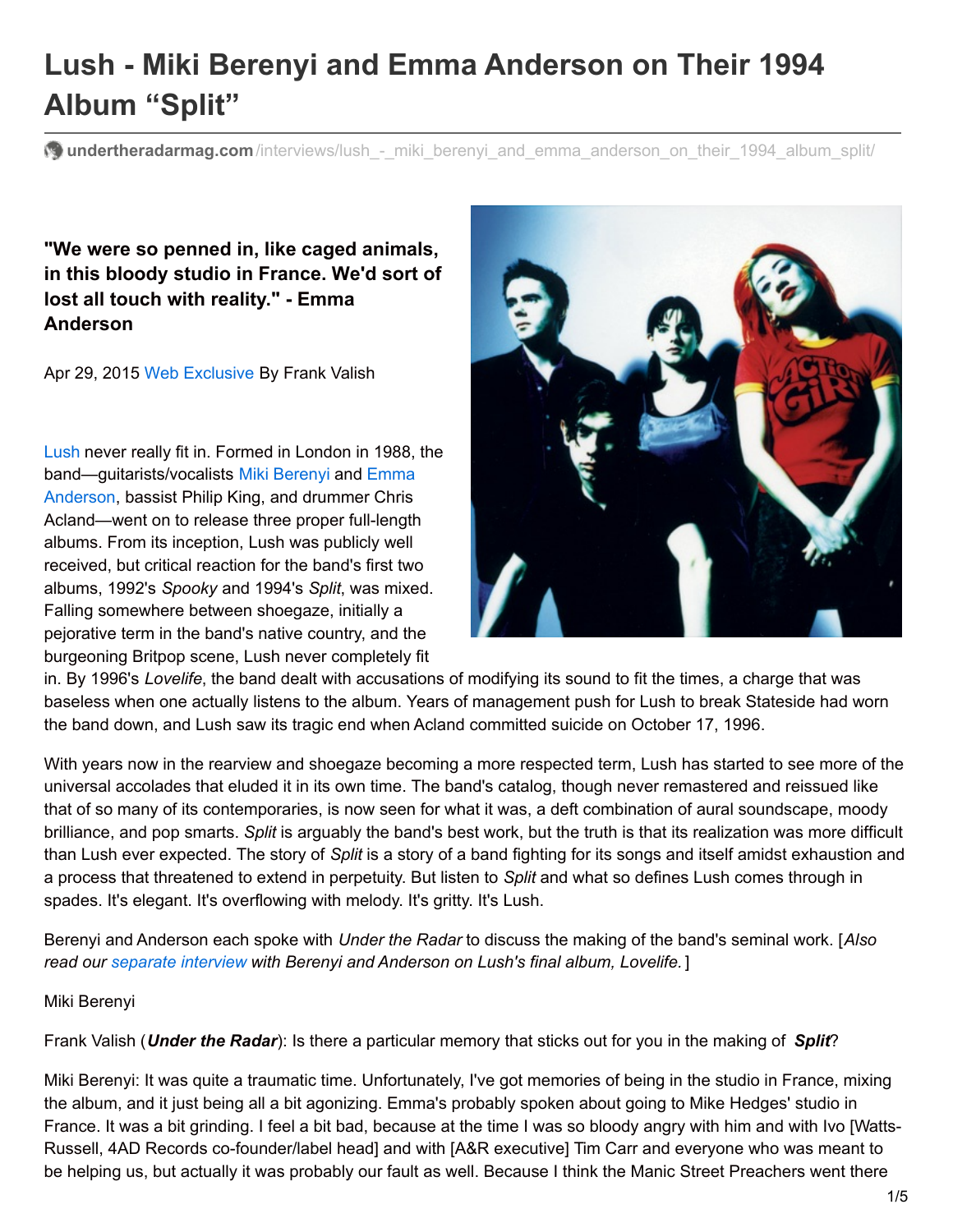and managed to record an absolutely astonishing album with no problems at all. So maybe there just wasn't the right chemistry. That was quite hard work. Although actually recording it in Wales, which was at Rockfield Studios, was a huge amount of fun. So there you go. Two sides.

I know that the album then ended up being re-mixed. Did it end up sounding the way you wanted it to in the end?

Oh god, by the end of it, I wouldn't have been able to tell you if it sounded good or not, I was in such a state of pulverized victimhood. I can just remember trying to listen to the bloody mixes on different speakers and in cars and on everything, and just completely confused and thinking, "Oh god, please, someone else say whether this is alright, because I've just lost the will to live with it." It's my favorite record, actually, of the ones we made. But it was just such a difficult process. I think the final product is great, but lasting the distance was just too much for me really. Every time we mixed it with someone else you'd have to get all enthusiastic again and go sit while they're mixing, going, "Yeah, that sounds brilliant." But I honestly couldn't have told you if it was great or not at that stage.

## **But looking back with some time in the rearview mirror, it pleases you now?**

Yes, it does. And the thing is, I'm never very good at listening objectively to stuff that I've actually played on, where it's your voice and it's your songs and it's your lyrics. It's a completely different experience for me than listening to someone else's record. And not to be too pretentious, but I always remember Woody Allen saying that once he's made a film, he never watches it. He can't bear to. You can only see the mistakes. And I sort of go along with that. I'm not hearing the same thing that other people are hearing when I listen to records that I've been on. I'm just not the right person for mixing and producing.

Listening to the album now, to my ears it seems to be split between the more pop side of the band and the more shoegazing side. Was that intentional in terms of how you sequenced the songs?

No. I think we always were quite a bit pick 'n' mix with the way that we wrote songs. Some bands have one really coherent sound, but we didn't really have that. Maybe because it was two songwriters. But even if I listen back to the album, if I listen just exclusively to Emma's songs, they're all really different. I'd write a song and think, "Right, okay I've written a slow song. Now I'm going to write a fast song." You didn't really want to keep writing the same thing, just to maintain your interest. And I think we always did that, even on the first record. I don't know. I'd just get bored writing the same thing over and over. So it was almost deliberate to sort of thing, like, "Okay, we've already got this many slow songs, we need some fast ones."

To me it almost sounds like very much a Side A and a Side B. Which kind of leads into my next question. I wonder whether more generally you think the whole shoegaze tag was a help or a hindrance, because you really fell somewhere in between?

Well, considering that it was originally coined as a term of insult by someone who basically just wanted to imply that all of those bands were really dull to watch and had no energy or spark to them—that was the original genesis of that term. What was interesting was that when we went to America, people would interview you and use that term as though it was something brilliant, this sort of uniting great scene. And at first it was a bit jarring. It felt a bit weird, like you're taking the piss or something. But after a while, there's no doubt. It has certainly helped us now. Whether they call it dream-pop or whatever, it sort of pulled together a kind of music that was a bit sneered at actually, in this country in particular. It was around the same time as Madchester, and was quickly followed by Britpop, and it was all this sort of quite laddish, in-your-face, attitude kind of music. I think all those bands are very different in their own way, but they all had a sort of nebulous, introverted quality, which just wasn't very fashionable. So in that respect, initially it was definitely a hindrance for us in this country, because it was just a way to dismiss us. But in the long term, it's good that someone will listen to My Bloody Valentine or something and then feel that this is part of that kind of music, so I guess in that respect it does help.

### Emma Anderson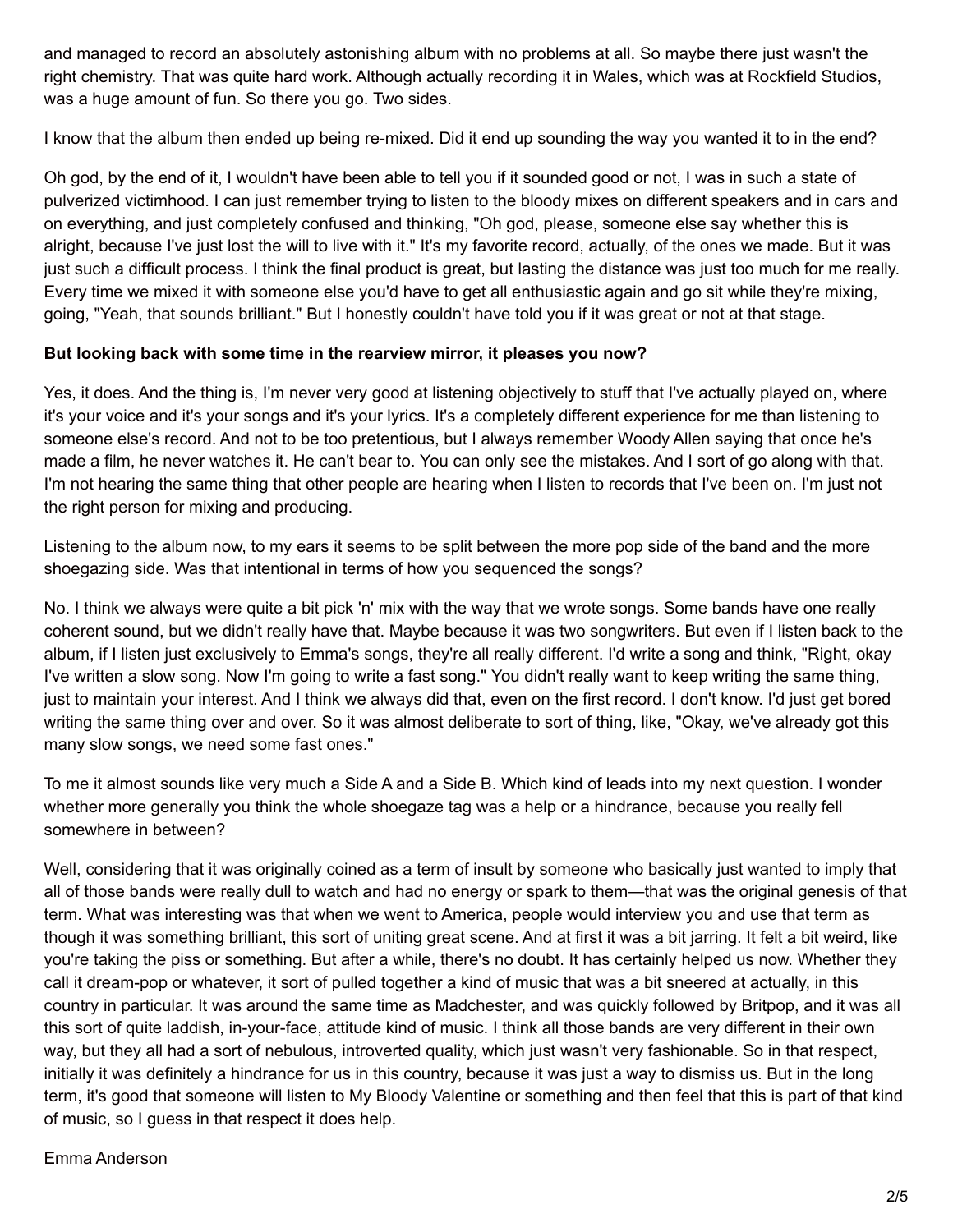Frank Valish (*Under the Radar*): Is there a particular memory that sticks out for you in the making of *Split*?

Emma Anderson: [*Laughs*] Probably being at Mike Hedges' studio in France. That's probably the abiding memory, which was not, let me tell you, a particularly happy time. We started at Rockfield, which is a studio in Wales, and that kind of went well, but by the end of it, yeah, Mike Hedges' studio in France was not a great place to be, not particularly conducive to anything really. It was a bit mad. We'd been working on the album a long time by then as well and I think everyone was getting a bit stir crazy. It wasn't somewhere that was quite kitted out for people to stay and relax and hang out and have a nice time, and it was the middle of January and it was raining and things weren't going very well on the mixing front either, because that's why we went there. Everyone was going slightly mad, including Mike Hedges. So that's the overriding memory. But it started off quite well in Rockfield. Those are better memories.

## That studio in France was kind of in the middle of nowhere as well, wasn't it?

Yeah. Well, it was in a town, but at that point, none of us could drive, and it was raining, and everything was shut anyway. I think there was one time where we ventured into town and went to this bar and played table football and that was about it. There was just nothing to do. And the studio itself didn't even have a living room with a television or anything. It was really bizarre. He told us, "Oh, I've got a swimming pool." And the swimming pool was basically this pool that was covered by this strange plastic covering with cigarette butts around it. It was an awful time. The main entertainment we had was one of those pinball machines, where we would just put in this money over and over and over again. We couldn't even watch the television. It didn't even have proper channels. Oh god.

Was that the first time it was mixed? I read that it was mixed poorly the first time so it had to be re-mixed.

[Mike Hedges] started mixing it, and I think basically what happened was that we had been away for a while. We'd been at Rockfield. We were then at Abbey Road for a week and then we were at this place in Sussex, a weird place of this guy he knew, basically this guy's house—he lived with his mother—and we did the strings at this place in Sussex. And I think we thought, "Well, Mike's wife is now getting really annoyed because she wants him back in France," so he said to us, "We have to mix it in France, we have to mix it in France, because I've got this old desk from Abbey Road, this EMI desk, and it won't sound good on any other desk. It's got to be mixed on this desk." And I think we were all, at that point, just like "Oh no, we don't want to go away again. We really don't." I'm not a massive fan of residential studios anyway. I think they probably work for bands who need to be kept away from drug dealers or who need to jam and hang out together to be creative, which wasn't really what we were like anyway. Our songs were written before we went in the studio. Mike got his way in the end. He ended up not really mixing it. He got a guy in called Ian Grimble, who is an engineer, and he was doing it, but it just wasn't good enough. I'm not saying that's Ian's fault. It was just that everything was going badly wrong. I think Mike had lost interest by this stage. It had been going on too long.

I think another thing that we did wrong was that we did about 18 songs, because I think we thought we'd do all the B-sides as well. And it was too many songs to work on. We should have thought, this is the album and this is what we'll just do with Mike and then the B-sides we'll do another time cheaply. But we did too much and by the time it was over, it was too much to work on, we all got bogged down, Mike kind of lost interest a bit, and it just turned out not very well. It was weird because when we were there, Ivo was being sent DATs back to London and he was going, "It's not good enough, it's not good enough." And at the time, we were like, "What do you mean it's not good enough?" We didn't really realize. We were so penned in, like caged animals, in this bloody studio in France. We'd sort of lost all touch with reality. We couldn't go home. We couldn't listen to it on our own stereos or anything like that. But I had a couple weekends off. I've got a bit of a back problem, and the beds in this studio were awful, so I had to go back to London to see my chiropractor. And then I listened to it on my stereo at home and it sounded terrible.

## **What was wrong with it?**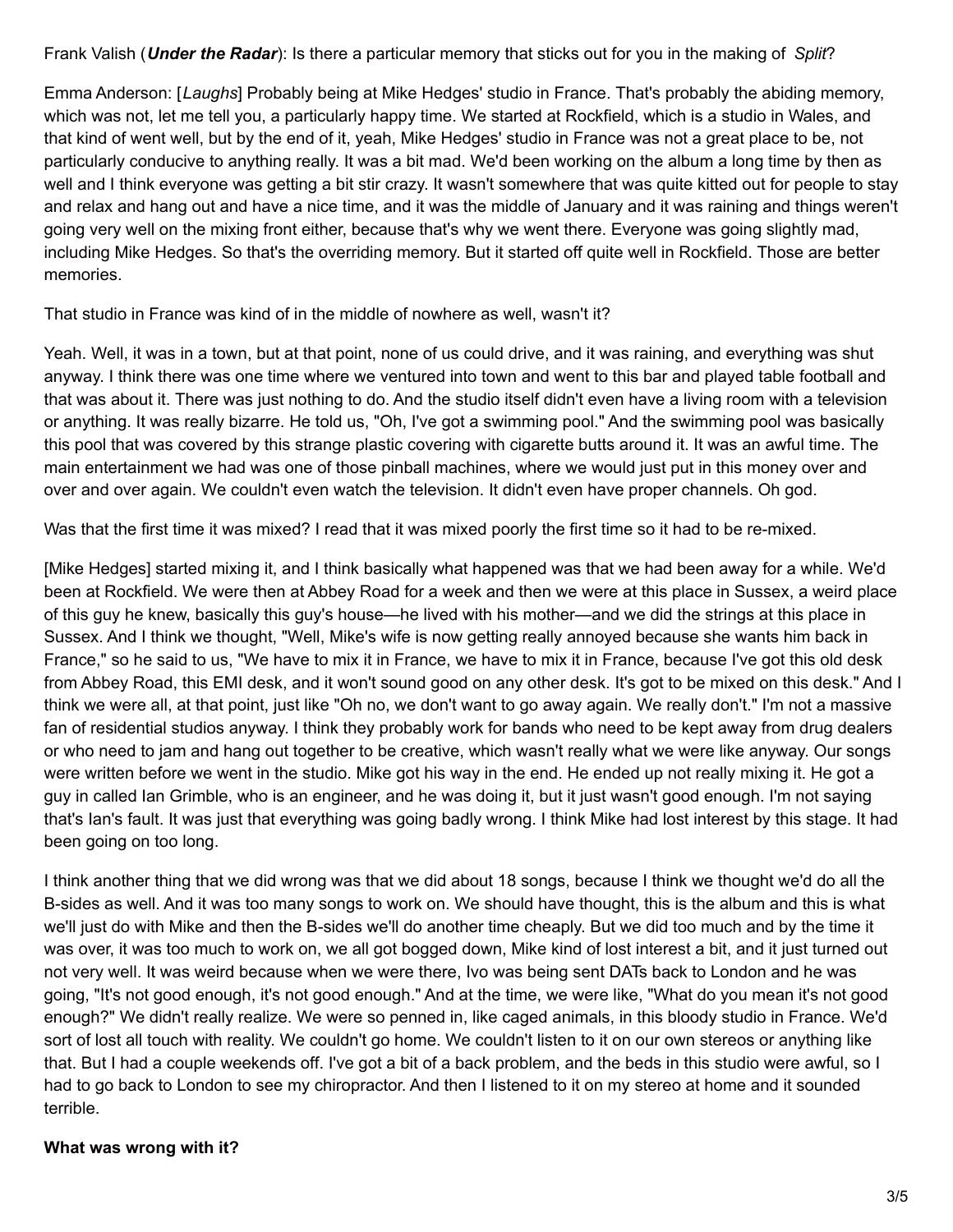It sounded thin. It just sounded really bad. It sounded sort of like a demo or something. It wasn't like a proper production, considering the amount of work we had put in it already, weeks and weeks and weeks. So I went back and said, "Listen guys, we've got to get out of here." So it was stopped then and we all came back and the whole thing was mixed again by Alan Moulder in London. It's 20 years ago now, the truth might as well come out.

I read, or maybe I inferred from things that I read, that your manager was trying to strong arm you into working with Scott Litt, saying that if you didn't do that, you wouldn't make it in America.

The manager at the time was very, very obsessed with making it in America. Even the manager after that was. There was always very, very massive pressure on Lush to break America, partly because of how our deal was set up I think, with the licensing, and the way we'd already got money from America. So every album we released, there was this massive pressure to break America, which personally I found too much, and yes, Scott Litt was actually brought in to mix "When I Die," the last track on the album. So we went into a very expensive studio in London with him and did that, and it didn't turn out very well, so it was never used. So there you go. I don't remember him doing the whole album being discussed, but he definitely mixed "When I Die." But it didn't come out well enough. A lot of money was spent on that album. A massive amount of money. Again, I think it was to break America. At one point our manager even suggested Rick Rubin. Before we even started with Mike Hedges, our manager was very, very keen on Rick Rubin recording it. And a lot of it was about big name American producers. It wasn't even about what the record would bloody sound like. It was just having those names associated with the record. They thought it would get more radio play, more press. We were like, "Oh god." So actually, when Mike Hedges was suggested, we thought that actually he was probably more up our street, because he'd done a lot of British bands we liked, The Cure and Banshees and all that sort of stuff. On some levels it did work with Mike. He was very good with strings. He was very good with vocals actually. He was quite a good disciplinarian. These other big name American producers were bandied about, but ultimately they didn't work on the proper album.

I know that you got some mixed reviews for *Spooky*. Did that experience factor into what you ultimately wanted to do with *Split*?

No. The thing is, when *Split* came out, Britain had gone all Britpop crazy by then. So it was a bit out of step with what was going on. There were a couple songs that were more Britpop, like "Hypocrite," which was the single. But "Desire Lines" and "Light from a Dead Star" were still very much in that ethereal vein. We didn't have any game plan with it. When it came out, especially in this country, people would sort of point the finger, like, "They never get in the charts like everybody else does now." All these guitar bands were getting in the charts, and Lush were always still underachievers. And then someone had the bright idea of releasing two singles on the same day, which was "Hypocrite" and "Desire Lines," sort of a commercial shoot-yourself-in-the-foot. That was part of the thought, a bit like, "We don't care, we're going to do something really uncommercial," and yes they didn't chart either. We certainly didn't have some sort of plan to be conquering the charts. *Spooky* had mixed reviews. *Split* had mixed reviews. *Split* probably had less favorable reviews to *Spooky*. It had very average reviews. But I think a lot of that was because in this country everyone was going Britpop crazy and it just wasn't fitting in with the times. Years have passed and people have come to appreciate it more.

Why didn't that double single idea work? It seems that those two singles represented both sides of the band really well.

One of the reasons it wasn't successful was because we were on 4AD. We were not on a major label. There were a lot of indie labels in this country that at that time were owned by major labels. That sounds a bit weird, but basically what it means is that being an indie label just means you use independent distribution. I don't know what it means now, but back then that's all it meant. So a label like Sony could create a label and put it through indie distribution and it would get on the indie charts, but they'd have the money from the major. They weren't really indie labels. But 4AD was an indie label, and it didn't have the money. All these other bands were on indie labels and people were like "Oh, indie bands are getting in the charts." Whereas if you dug deeper, they were actually on EMI or something, or they had a lot of money behind them. They would do all this formatting and they were giving records to shops